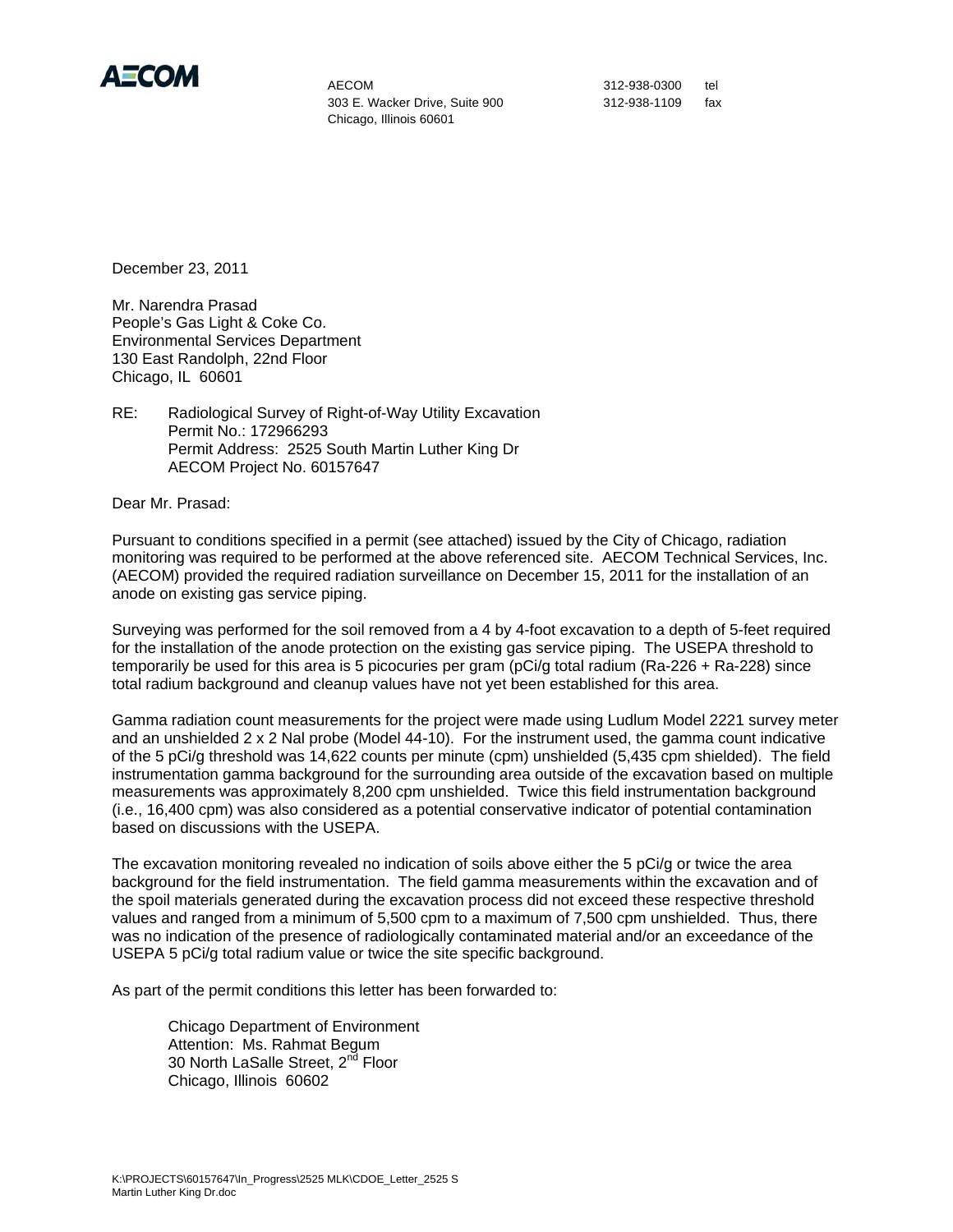Radiological Survey of Right-of-Way Utility Excavation Permit No.: 172966293 Page 2

Please contact us with any questions you have regarding this letter or the reported results.

Regards,

Joshua J. Rowe<br>Joshua J. Rowe<br>Project Scientist II Senior Project Geoscientis

Senior Project Geoscientist

cc: Rahmat Begum, Chicago Department of Environment Verneta Simon, USEPA

Attachments: Permit **Sketch**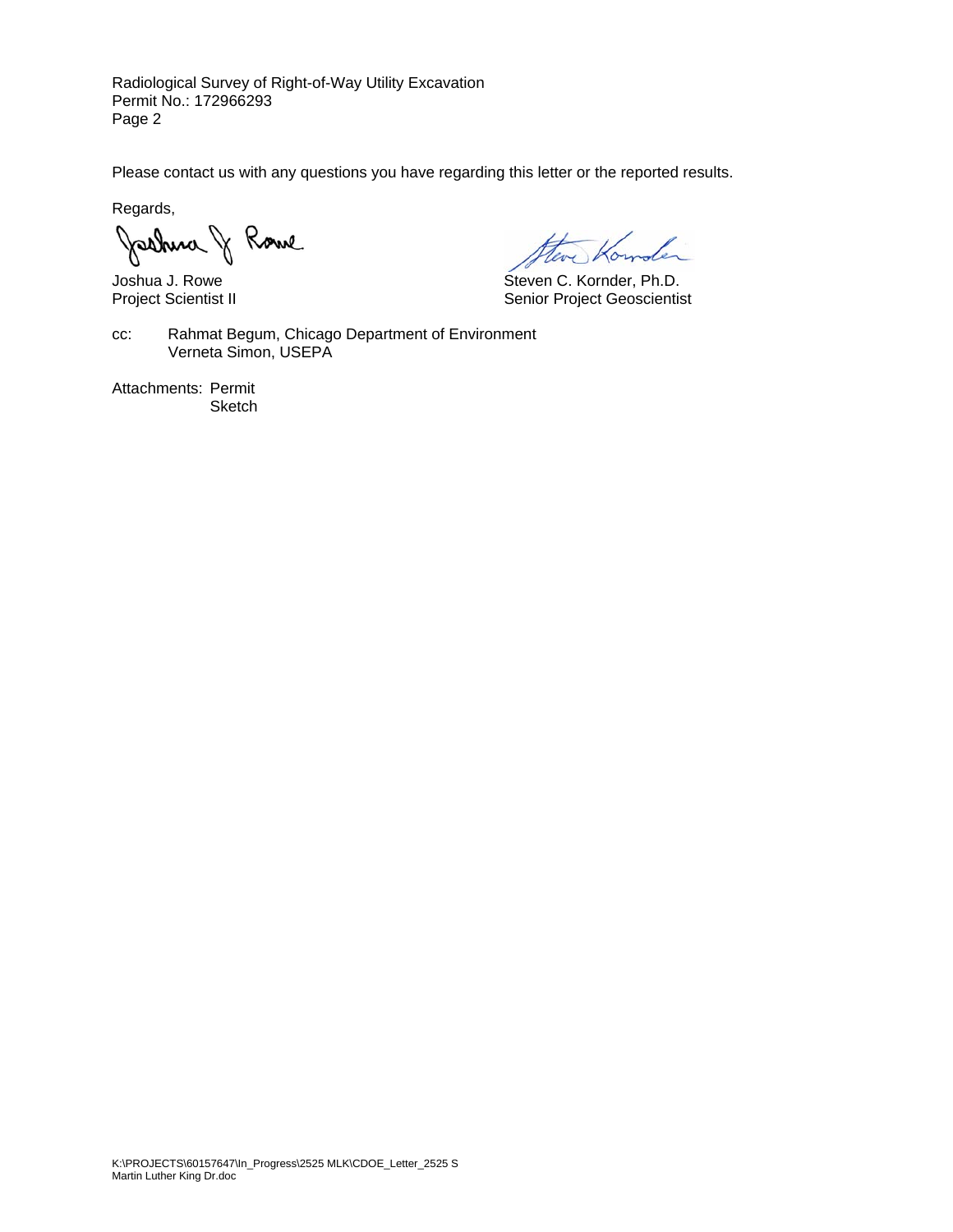## Permit #172966293

**AMENDED** 

Received Date: Aug 17, 2011 4:53:42

## PEOPLES GAS LIGHT & COKE CO

130 EAST RANDOLPH **DRIVE** 

CHICAGO, IL 60601

# NIELSEN, RACHEL E 773-542-7830

## **ACTIVITY HOURS**

See RESTRICTIONS for permitted hours

#### **DATES**

Oct 24, 2011 through Dec 31, 2011

#### **ACTIVITIES**

**Street Opening** (Sidewalk, Parkway, CurbLane& TrafficLane):

There will be 1 opening(s) in the public way for the purpose: CUAN DIG.

5 Feet x 3 Feet x 3 Feet

Excavation may commence on - NO SOONER.

2525 - 2527 S DR MARTIN LUTHER KING JR DR

CNTR: MEADE ELECTRIC<20935>CORR WORK

The above referenced request(s) should be issued as three separate permits and include the following language;

2525-27 S. King (172966293) ? 462 NN 26th St. and 26 WE King Dr. - DIG LOCATION GIVEN IS CLEAR OF IRRIGATION. THERE IS A LANDSCAPED MEDIAN AT THIS LOCATION. NO ENTRY TO THE LANDSCAPED MEDIAN. NOTIFY CDOT IF ANY WATER LINES, CONDUITS, IRRIGATION

PEOPLES GAS LIGHT & COKE CO

Permit # 172966293

Page #:  $\mathbf{1}$ 



**City of Chicago** 

Department of Transportation  $(312)$  744-4652

Dig #:  $TBD$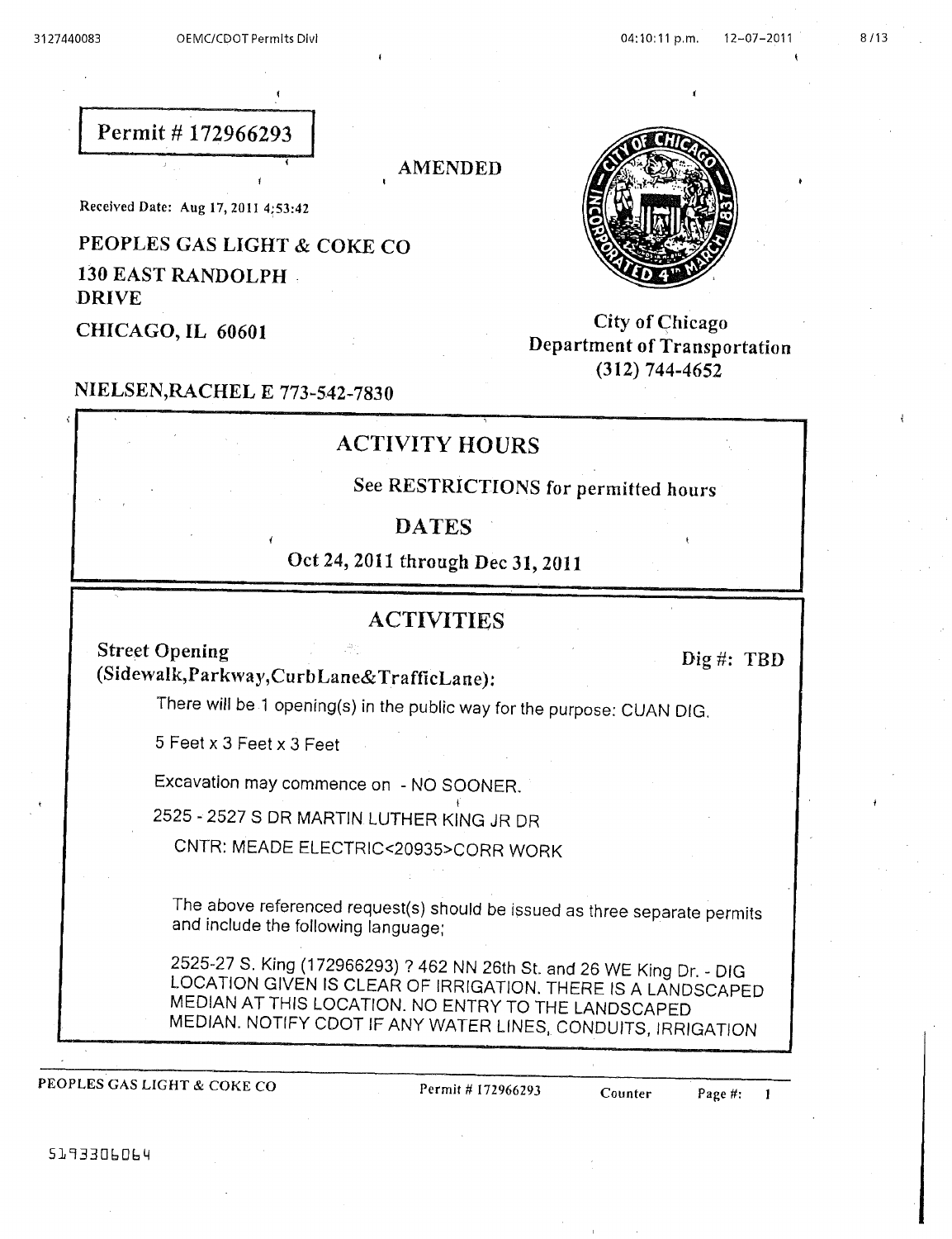### **Street Opening** (Sidewalk, Parkway, CurbLane& TrafficLane):

 $Die$ #: TBD

LINES, AND WIRES ENCOUNTERED. MAINTAIN AT LEAST 2 FEET CLEARANCE FROM THE MEDIAN CURB AND GUTTER.

#### OK TO RELEASE, PER RAHMAT BEGUM ON 10/21/11

AMENDED ON DEC 7, 2011 TO EXTEND TO DEC 31, 2011

#### **Restrictions:**

- É A copy of the permit must remain on-site for inspector's review.
- $2.$ Permit fees must be paid within 24 hours of the date of issuance. Failure to pay will result in you being considered in violation of the terms and agreement of the permit and subject to any applicable fine and fees as if you never attained a permit. Additionally, you will still be responsible for the cost of the original permit. Monthly billing accounts are not applicable to the 24 hour payment criteria but failure to pay the monthly bill by the due date will result in the same penalties applying.
- All directional boring must be pre-approved by the Office of Underground Coordination. 3.
- All traffic control will be the responsibility of the contractor and must comply with all MUTCD  $\mathbf{4}$ . standards.
- Restore all lanes to normal operation during non-working hours.  $5.$
- 6. Contractor must secure plating over all openings in the roadway and secure all sidewalk/parkway openings during non-working hours until such time when the road surface is restored.
- $7<sub>1</sub>$ Must use flagmen and/or arrow boards to maintain traffic operations through the work zone.
- 8. Contractor must notify DIGGER at 312-744-7000 no less then 48 hours (exclusive of Saturdays, Sundays and Holidays) but no more then 14 calendar days in advance of the start of the excavation or demolition, unless the excavation date was provided with the application and remains unchanged. Prior to 26 calendar days the Contractor must notify DIGGER to renewal the dig date!
- $9.1$ It is the Excavator's responsibility to request refreshing of marks when needed, but no longer than 28 calendar days after the last requested date.
- 10. Excavators requesting dig tickets are responsible for the protection of utility markings at the job site. Any markings of underground utilities utilizing utility colors, must be done by facility owners or authorized agents only.
- 11. When applicable, all excavation areas are to be clearly marked in safety white paint prior to calling DIGGER. White paint is not required for joint meets or emergency work.
- 12. Use of pneumatic equipment must not begin before 8:00 A.M. or continue after 8:00 P.M.
- 13. Permittee must provide a sign which identifies the telephone number and company or person performing the work. Signage may be affixed to barricades.

PEOPLES GAS LIGHT & COKE CO

Permit #172966293

 $\overline{2}$ 

Counter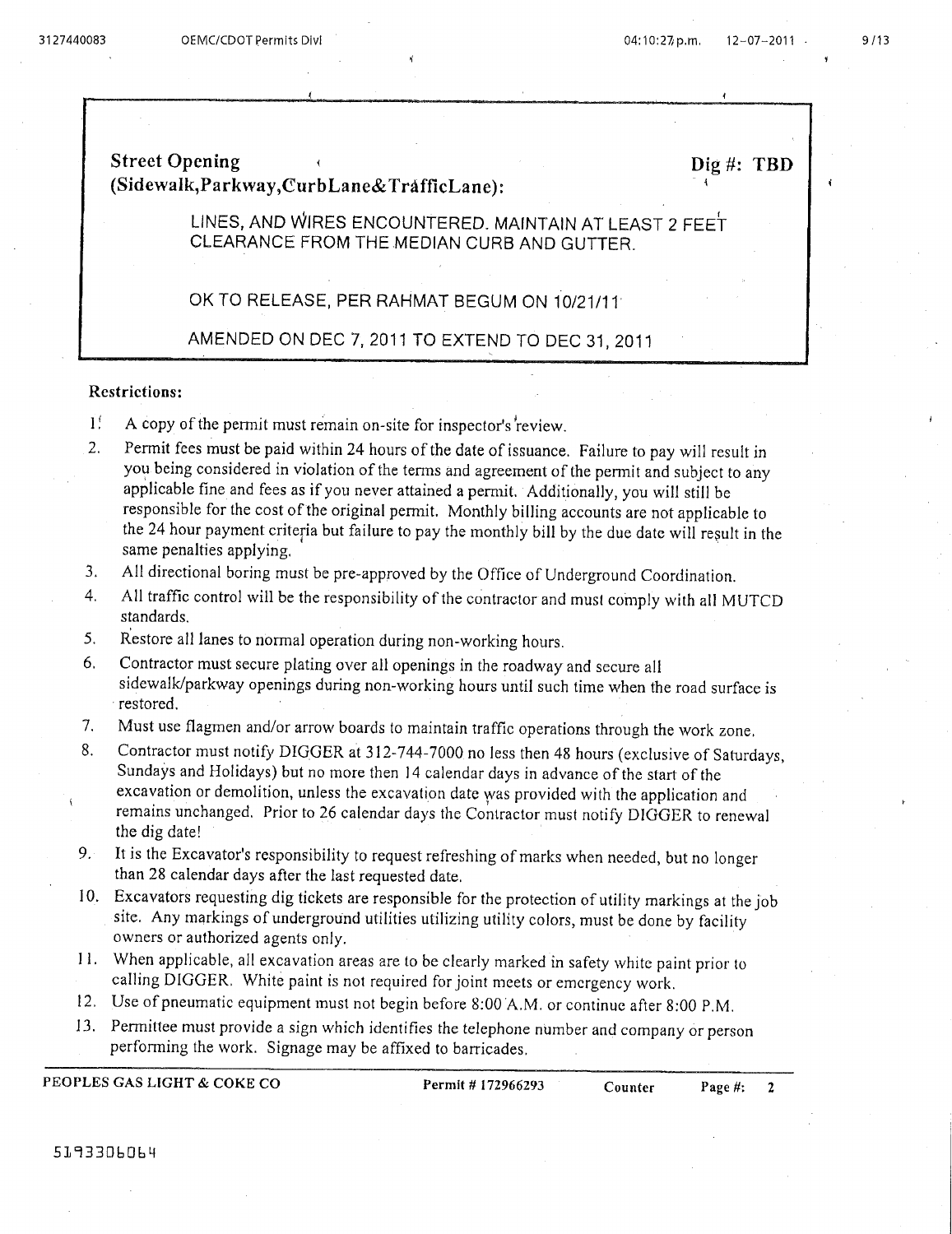#### Restrictions:

- 14. Permanent base pavement restoration to follow within 5 days after the completion of underground work.
- 15. All pavements and pavement markings are to be restored in accordance with CDOT Construction Standards.
- 16. All street openings must be restored with concrete base to grade.
- 17. Work to be performed as per plans and specifications.
- 18. Streets recently resurfaced must be restored to proper standards (resurface to nearest 1/4 pt, see CDOT Construction Standards for further details).
- 19. WARNING: THIS WORKSITE(S) CONTAINS RADIOACTIVE MATERIAL. ANY QUESTIONS PERTAINING TO HANDLING OF MATERIALS, CONTACT THE DEPT. OF ENVIRONMENT AT 312-744-3152.
- 20. Contractors to post signs to indicate: BIKE LANE CLOSED SHARED LANE YIELD TO BIKES.

It is also the permit holder's responsibility to restore to original condition any damage to any bikeway, including replacement pavement markings and signage. You must contact Ben Gomberg (312) 744-8093 48 hours in advance of any activity.

- 21. No work in or use of the public right of way is to be done when a special event is taking place. It is up to the applicant to determine if an event is scheduled. To obtain a listing of programs or events within the City of Chicago please dial 311 when you are within the City boundaries.
- 22. It is the responsibility of the applicant to fund Traffic Control Aides if the City deems it necessary due to heavy congestion situations.
- Pursuit to City Ordinances 10-20-150 and 10-28-281.3 a re-inspection fee of \$100 may be  $23.$ assessed for each inspection conducted after the initial inspection.
- 24. All metal plates used for public way construction or placed within the right-of-way must indicate Ownership!

#### Street Opening (Sidewalk, Parkway, CurbLane& TrafficLane)

|                        |   |  |  |                                   |                 | Total Fees: \$ | 372.00                  |
|------------------------|---|--|--|-----------------------------------|-----------------|----------------|-------------------------|
| Mora:                  | N |  |  |                                   | Amount:         |                | 372.00                  |
| Tiered: N # Of EA:     |   |  |  | 1.00                              | Late charge: \$ |                | .00                     |
| CBD: N Cost Per EA: \$ |   |  |  | 372.00                            | CAPS:           |                | $300 - 84 - 2135 - 256$ |
|                        |   |  |  | 10-24-2011 - Fee Pavement Opening |                 |                |                         |

PEOPLES GAS LIGHT & COKE CO

Permit # 172966293

Page #:

 $\mathbf{3}$ 

Counter

5193306064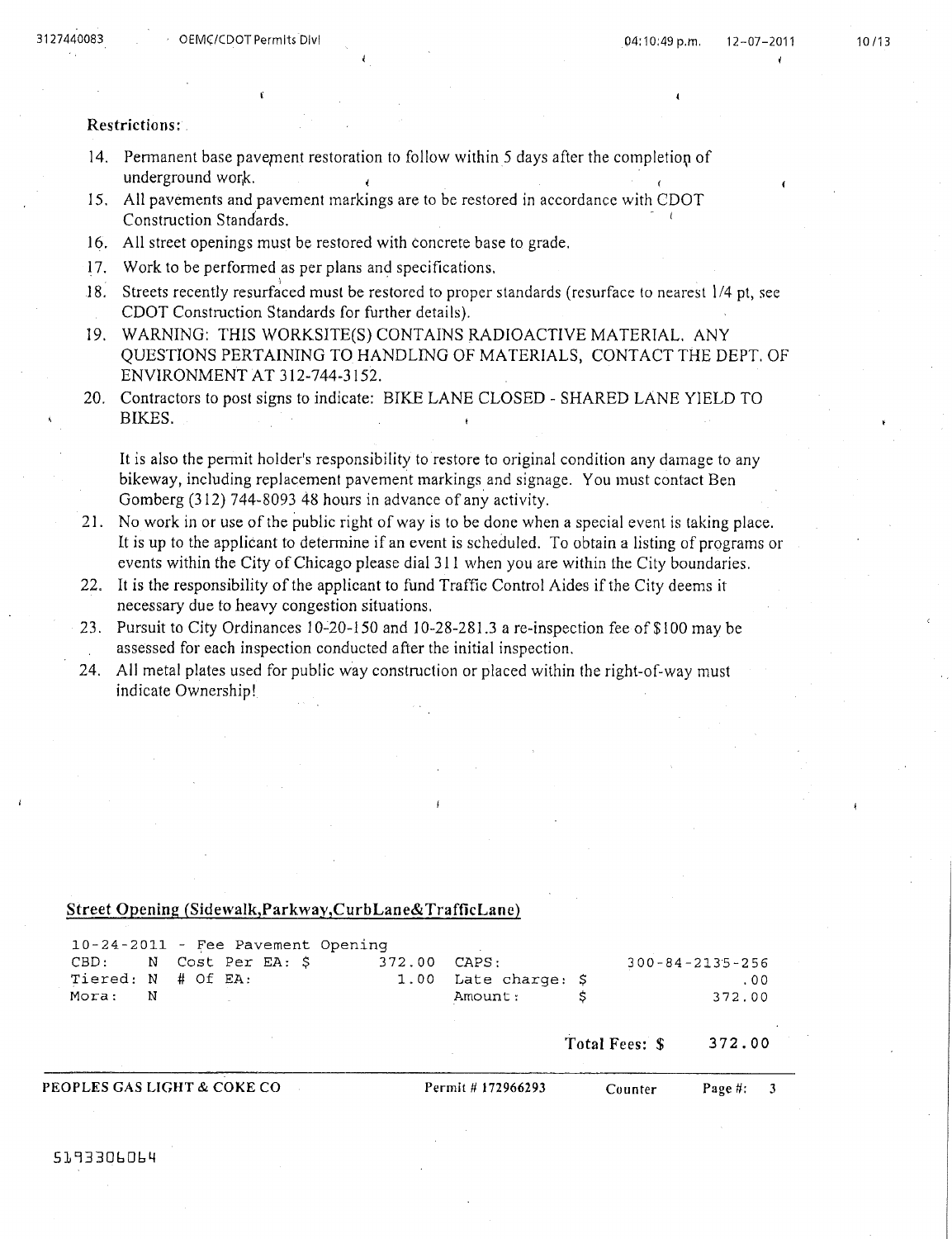$\mathbf{r}$ 

Grand Total Fees: \$ 372.00

Affected CUAN Sites: 5, 12, 15, 21, 22, 24, 28, 29, 31, 34, 35, 41, 61, 68, 70, 71, 144, 148

# **EFFECTIVE DATES OF PERMIT**

Current: Oct 24, 2011 through Dec 31, 2011 (Input date: Dec 07, 2011 2:38:02 p.m.) Previous: Oct 24, 2011 through Nov 15, 2011 (Input date: Aug 18, 2011 11:01:03 a.m.) Previous: Aug 17, 2011 through Nov 15, 2011 (Input date: Oct 24, 2011 11:00:57 a.m.) Previous: Aug 17, 2011 through Sep 16, 2011 (Input date: Aug 17, 2011 4:53:42 p.m.)

**END OF PERMIT** 

PEOPLES GAS LIGHT & COKE CO

Permit # 172966293

5193306064